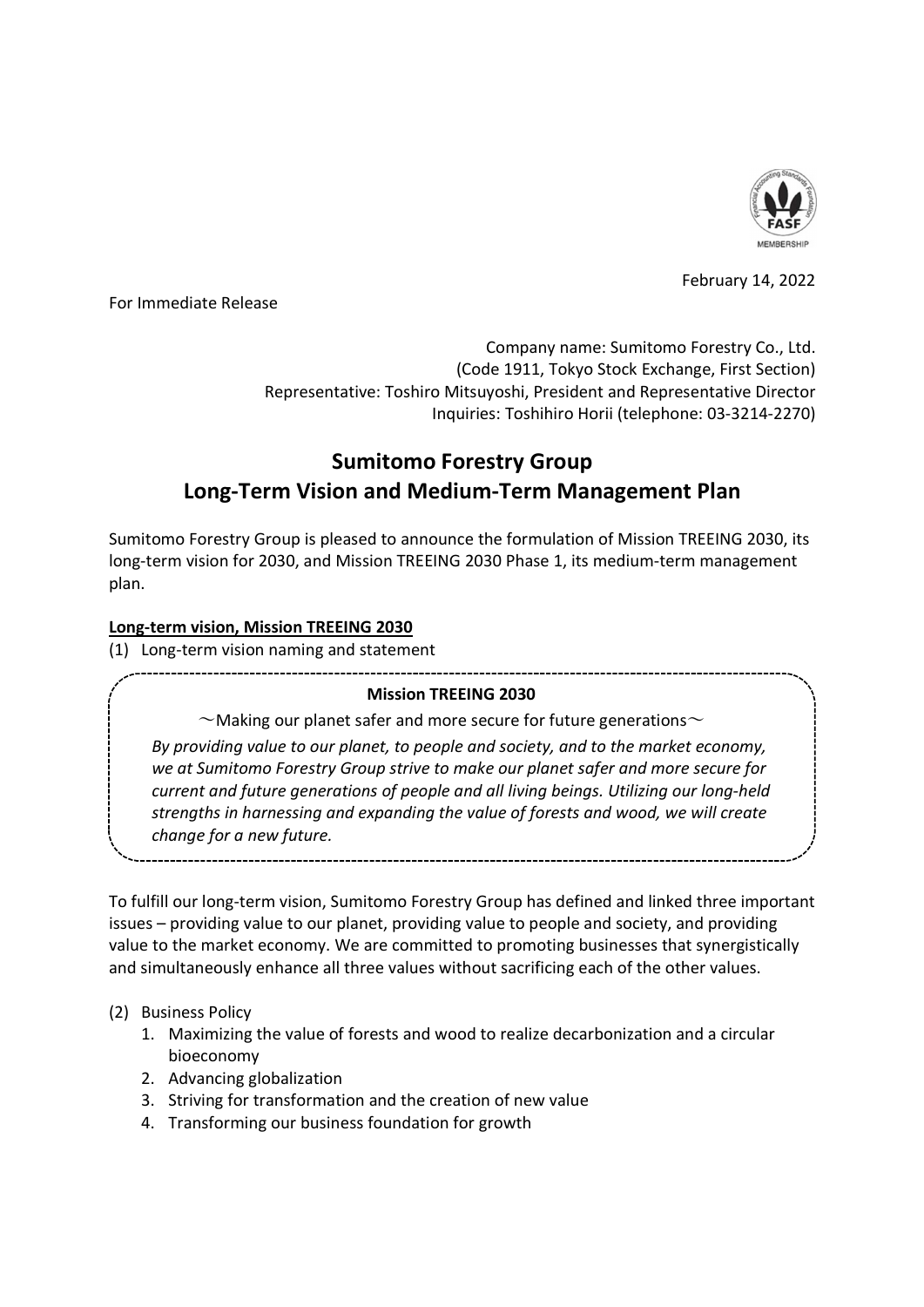#### (3) Major numerical targets

|                           | Fiscal 2021 actual   | <b>Fiscal 2030 forecast</b> |  |
|---------------------------|----------------------|-----------------------------|--|
|                           | (December 2021 term) | (December 2030 term)        |  |
| Recurring income          | 134.5 billion yen    | 250.0 billion yen           |  |
| Forest conservation and   |                      |                             |  |
| management area           | 279 thousand ha      | 500 thousand ha             |  |
| Timber industrial complex |                      |                             |  |
| domestic timber volume    |                      | 1.0 million $m3$            |  |
| Number of houses supplied |                      |                             |  |
| annually                  | 27 thousand units    | 50 thousand units           |  |

# **Medium-term management plan, Mission TREEING 2030 Phase 1 (2022~2024)**

Sumitomo Forestry Group is positioning the three years starting 2022 as the first phase of its long-term vision, Mission TREEING 2030. In three years and by the fiscal year ending December 2024, we will aim for 1,770 billion yen in net sales, 173 billion yen in recurring income (excluding actuarial difference regarding employees' retirement benefit obligation), 116 billion yen in net income attributable to shareholders of parent, and at least 15% in ROE. In addition, as the basic policy of the medium-term management plan, we are working to fulfill our goals based on five themes: 1) Striving for decarbonization through the utilization of wood resources, 2) Enhancing our revenue base, 3) Accelerating globalization, 4) Reinforcing our management foundation for sustainable growth and 5) Further integrating our businesses with ESG.

#### (1) Numerical targets

|                            | Fiscal 2021 actual<br>(December 2021 term) *1 | <b>Fiscal 2024 forecast</b><br>(December 2024 term) *1 |
|----------------------------|-----------------------------------------------|--------------------------------------------------------|
| Net sales                  | ¥1,385.9 billion                              | ¥1,770.0 billion                                       |
| Recurring income           | ¥137.8 billion                                | ¥173.0 billion                                         |
| Net income attributable to |                                               |                                                        |
| shareholders of parent     | ¥87.2 billion                                 | ¥116.0 billion                                         |
| ROE (return on equity)     | 20.2%                                         | 15% or higher                                          |

| Recurring income                  |                |                |
|-----------------------------------|----------------|----------------|
| (excluding actuarial differences) | ¥134.5 billion | ¥173.0 billion |

 $*$ <sup>1</sup> Fiscal 2021 financial results include the effect of actuarial gain of 3.3 billion yen while fiscal 2024 forecast figures do not include the effect of actuarial differences.

# (2) Basic policy

1. Striving for decarbonization through the utilization of wood resources

- Develop new businesses that pursue the value of forests as a carbon sink
- Promote initiatives that enhance the competitiveness of domestic wood
- Expand our medium- and large-scale wooden construction business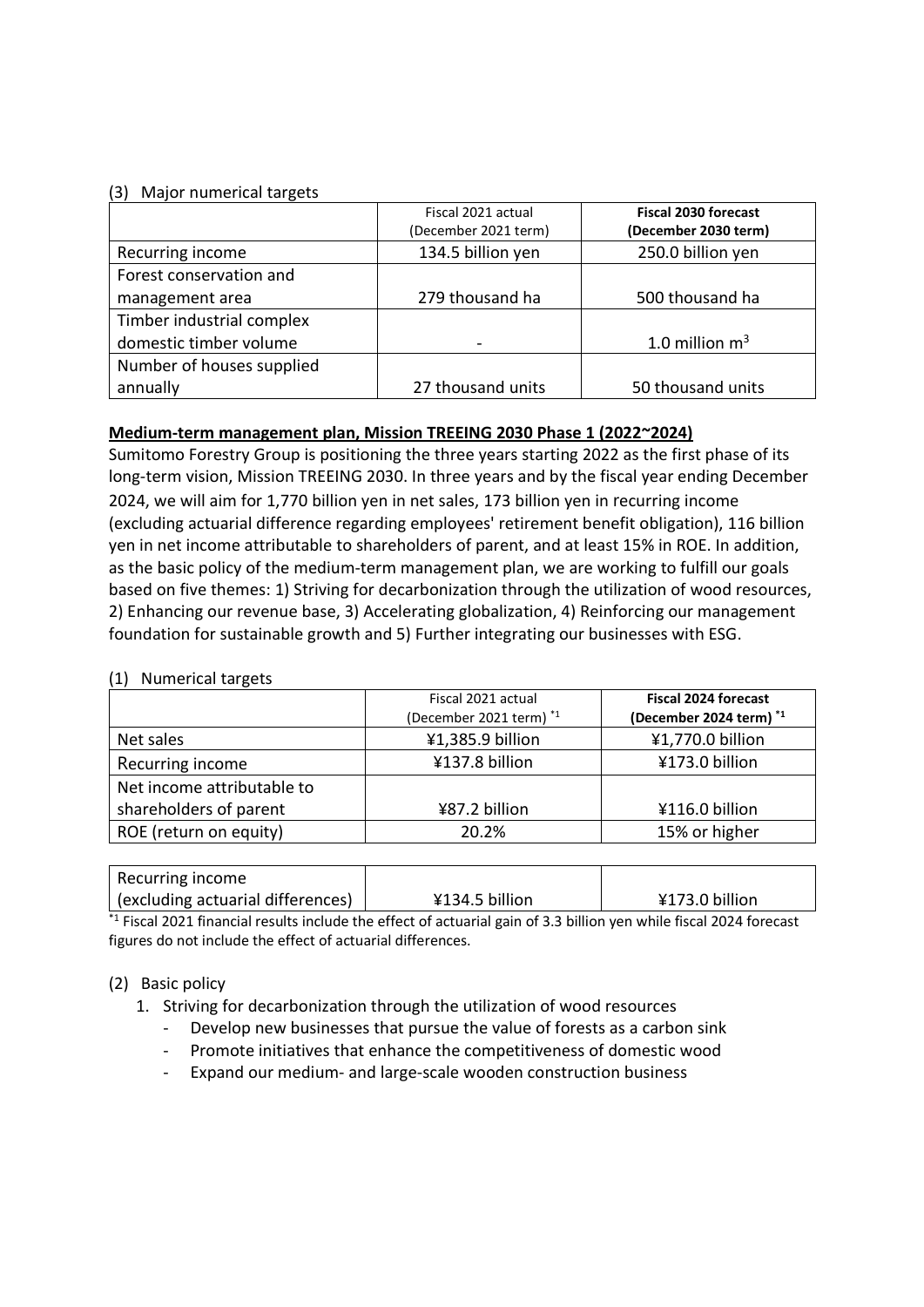- 2. Enhancing our revenue base
	- Regain profitability of our Housing & Construction and Timber & Building Materials Businesses and promote transformation that enables us to anticipate and respond to future market changes
	- Improve resource efficiency
- 3. Accelerating globalization
	- Expand our Housing and Real Estate Business operations in the United States and Australia and create a profit base in Asia
- 4. Strengthening our management base for sustainable growth
	- Promote digitalization
	- Secure and nurture human resources and improve engagement with employees
	- Reinforce risk management
- 5. Further integrating our businesses operations with ESG initiatives
	- Steadily implement initiatives to achieve RE100/SBT (Science Based Targets)

# **Shareholder Return**

Sumitomo Forestry Group recognizes that returning profits to shareholders is one of its highest priorities and has adopted a basic policy to provide stable and continuous dividends.

In addition to improving return on equity (ROE) and enhancing shareholders' equity by effectively utilizing retained earnings for investments and R&D that contribute to long-term improvement of corporate value, the Company will continue to return profits at a level in line with earnings while comprehensively taking into consideration business fundamentals, financial condition, cash flow and other factors.

In accordance with the above-mentioned basic policy, we plan to pay a year-end dividend of 45 yen per share. Including the interim dividend of 35 yen per share, the full-year dividend will be 80 yen per share.

| mercrence, menus in unnuur unnuenus per snure every un ce veurs |            |            |            |               |  |  |
|-----------------------------------------------------------------|------------|------------|------------|---------------|--|--|
| Fiscal term                                                     | March 2013 | March 2016 | March 2019 | December 2021 |  |  |
|                                                                 |            |            |            | torecast      |  |  |
| Per share dividend                                              | ¥17        | ¥24        | ¥40        | ¥80           |  |  |

(Reference) Trends in annual dividends per share every three years

In addition to the above-mentioned initiatives, Sumitomo Forestry Group will work to further enhance corporate value by responding to societal changes, keeping attuned to stakeholder opinion and enhancing corporate governance while continuing to reinforce its efforts regarding environmental coexistence, customer satisfaction, human rights and diversity, risk management, and compliance with laws and regulations.